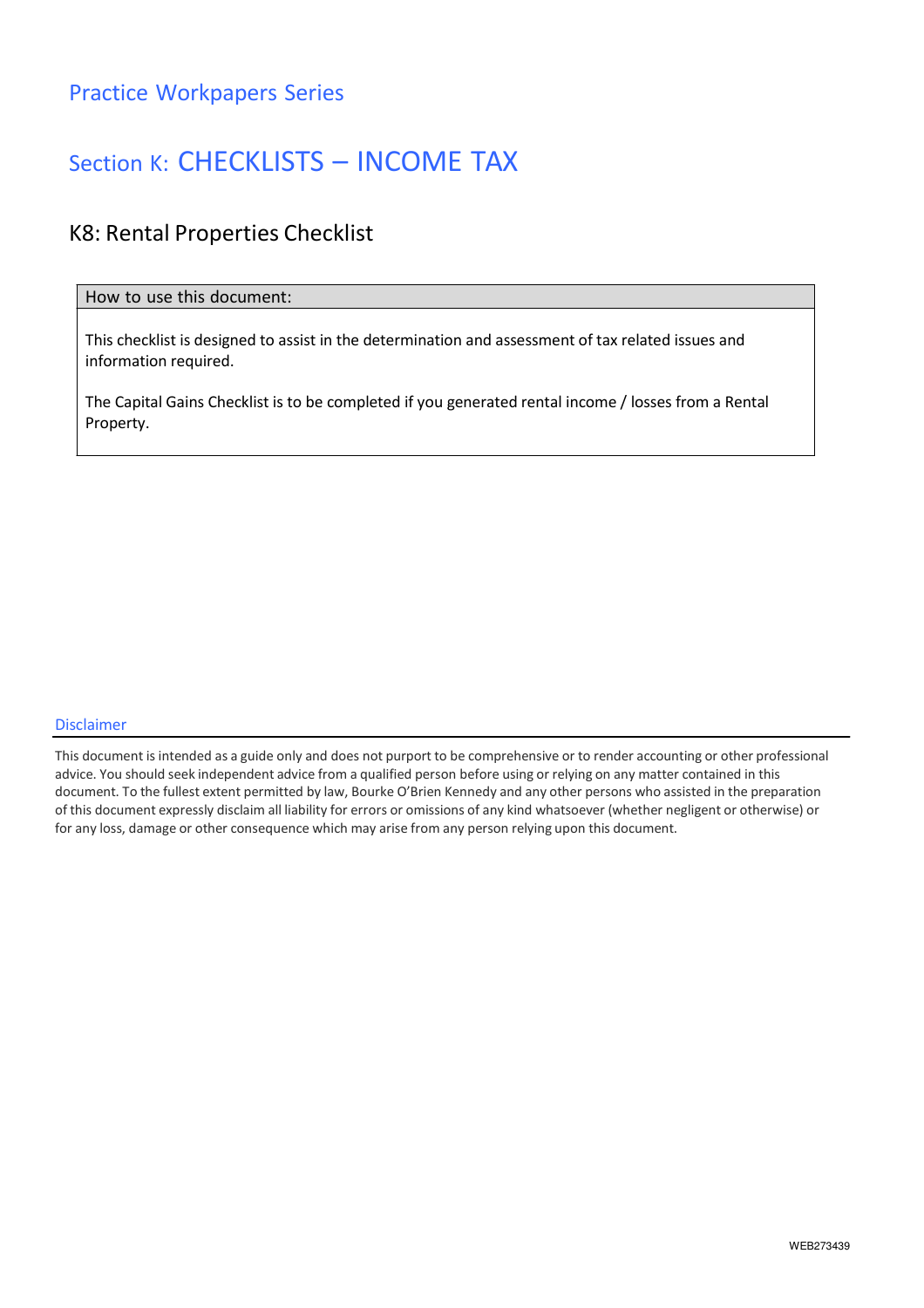

## **RENTAL PROPERTIES CHECKLIST**

Name of Taxpayer: Tax File Number:

Note: Accompanying this checklist, please provide a detailed schedule of rental income and expenses for the current year, ending 30 June (this is usually provided for by the relevant property agent).

|                                                                                  | Υ | N | N/A |
|----------------------------------------------------------------------------------|---|---|-----|
| How many rental properties do you directly or indirectly administer?             |   |   |     |
| Please provide further details if necessary.                                     |   |   |     |
| Are you the sole owner of the property as should the title deed?                 |   |   |     |
| If not, please give an indication of your share (%).                             |   |   |     |
| Was the property available for rent for the full year (365 days)?                |   |   |     |
| If not, please give an indication of otherwise.                                  |   |   |     |
| Was the property used for residential purposes by the taxpayer or                |   |   |     |
| any associate at any time during the year?                                       |   |   |     |
| If so, please give an indication as to dates thereof.                            |   |   |     |
| If the property/properties were available for rent for only part of the          |   |   |     |
| year, have the expenses been adjusted and accounted for?                         |   |   |     |
| Are you claiming any interest paid on the property loans?                        |   |   |     |
| If so:                                                                           |   |   |     |
| Were the funds used solely for the purchase of the property?                     |   |   |     |
| Is the loan facility a split loan facility that allows for redraw?               |   |   |     |
| Was there any redraw on the facility during the year?<br>$\bullet$               |   |   |     |
| If so, please specify amounts of redraw and the use of such redraw.              |   |   |     |
| Have you borrowed funds to purchase a property on which you                      |   |   |     |
| intend to build an income producing property?                                    |   |   |     |
| If so, please provide further details, including extracts of the loan            |   |   |     |
| agreements concerned.                                                            |   |   |     |
| Is rental charged at market value?                                               |   |   |     |
| Was there any capital construction costs on the property/properties<br>$\bullet$ |   |   |     |
| after 18 July 1985?                                                              |   |   |     |
| If so has the capital write off been claimed on construction costs?              |   |   |     |
|                                                                                  |   |   |     |
| Please provide further details.                                                  |   |   |     |
| Have repair costs been incurred during the year?                                 |   |   |     |
| If so, please the nature of the repairs.                                         |   |   |     |
| Have you disposed of any rental properties during the year?                      |   |   |     |
| If so, please complete the Capital Gains Tax Checklist.                          |   |   |     |